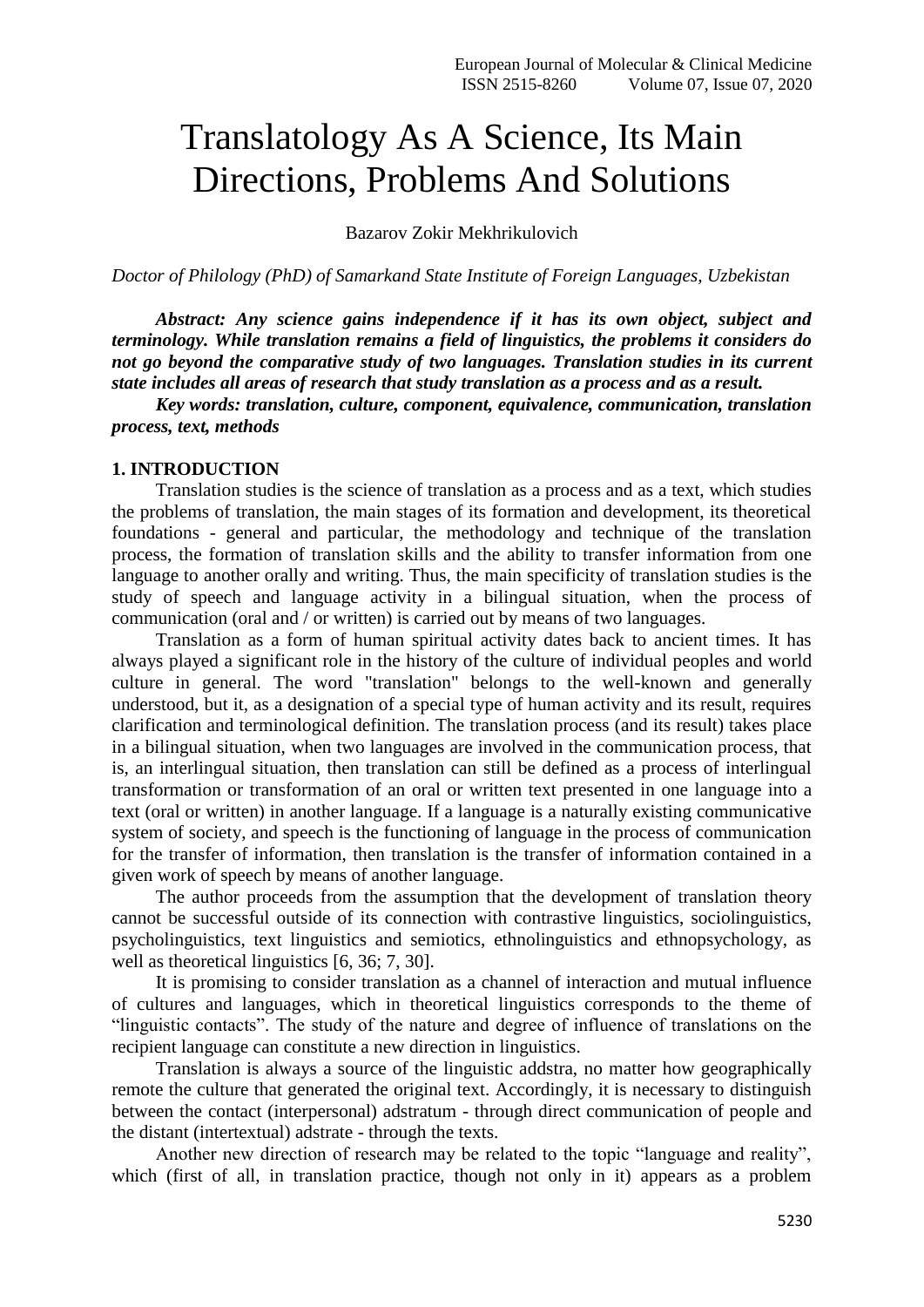"language and alien reality" or "linguistic mastering of reality". In addition to translations, rich material for such studies is provided by the practice of such languages as Uzbek, French, English, Spanish, Portuguese, Arabic, whose speakers had to linguistically master a completely new and unusual natural and social reality for them.

It seems that it is advisable to analyze specific materials based on the following theoretical premises.

1. There are real artifacts and natural facts that make up the habitat of a particular society.

2. There is culture as an ideal equivalent of the environment of a society, including, in addition to the objective reality described in paragraph 1, also subjective reality, which constitutes the ideal environment for the given society. According to the feeling of authenticity and immutability for representatives of this society, subjective reality is in no way inferior to objective reality.

3. Finally, there is a language that has the means of nominating the concepts described in paragraph 2 - words and phrases.

Due to the obvious terminological ambiguity of the term reality, which designates both the phenomenon of extra-linguistic reality (subject) and its cultural equivalent (concept) and the means of nominating this concept in the language (lexeme or phrase-combination), the authors have developed and implemented a typology of realities: R-realities (from fr . réalité), C-realia (from the French concept culturel) and L-realia (from the French lexème), keeping the term realia as generic [5, 86].

In the light of the proposed typology of realities, it turned out to be possible to concretize the influence exerted by the original language on the target language. R-realities expand the nominative possibilities and denotative space of the target language, linking the words and meanings already existing in the language with new phenomena of extra-linguistic reality (denotations). C-realities expand the conceptual sphere of the target language, forming new concepts that were previously absent in the recipient language. Finally, L-realities expand the vocabulary of the target language through new lexemes borrowed from the original language - always together with a new concept and often - together with a new denotation (artifact or natural fact).

The preferred choice in the text of the translation of the type of reality (R, C or Lrealia) is largely due to the genre-stylistic specificity of the text. For example, when transferring Uzbek realities into English, the English press prefers two main methods: transcription (introducing L-realia into the English dictionary) and tracing (introducing Crealia into the English concept sphere).

In the process of translating Uzbek socio-political realities into English, transcription is rarely used in its pure form, in most cases it is accompanied by explications, that is, the introduction of additional elements that partially clarify or clarify the meaning of reality. Most often, the transcription of L-realities is sequential, but sometimes it can be used in a single case (occasionally). At the same time, the effectiveness of revealing the meaning of Uzbek reality for the English reader depends on the verbal environment in which the author of the text places it.

Calculation of the L-reality as a method of transmitting it is usually used in cases where transcription is impossible or undesirable for one reason or another. The most suitable way to preserve the content and color of the translated reality after transcription is to create a new word (or phrase). These new words are, first of all, tracing papers (shuttle - homme-navette, Fatherland - All Uzbekistan - La Patrie - Tout L'Ouzbékistan). However, it should be noted that in the transmission of Uzbek social and political realities by means of the French language, only the context allows to fully reveal the meaning of new linguistic units, to implement various ways of compensating for their semantic insufficiency.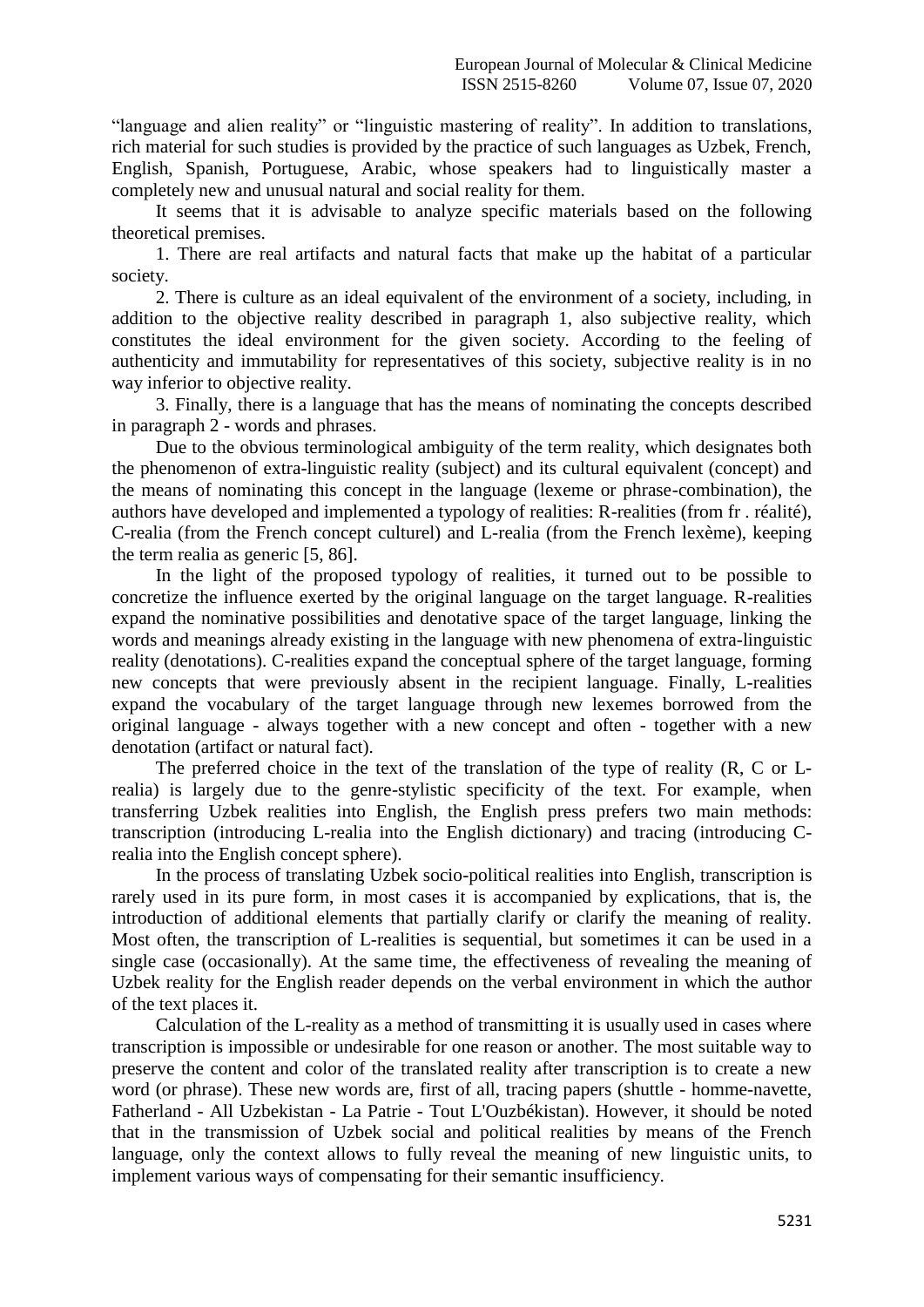A complex case of interaction between languages is the transfer of color designations during translation, in the process of which the technique of superimposing "one's own color picture of the world" on an "alien" one (for example, English into Uzbek) is often used. As a result, the "alien" color picture of the world is mastered by means of one's own conceptual system. If cultural concepts coincide, translators use the system units of the nomination of the translating language, if they do not coincide, the concept sphere of the translating culture expands, and the transfer of new concepts requires the use or creation of new nominative units. These are mostly expanded combinations that explicate the meanings of the individual author's color designations.

The simplification of associations based on the syncretism of the author's perception of reality, the reduction of multidimensional synesthetic impressions to one-dimensional, most often color, is fraught with losses in the transmission of the author's style, less expressiveness of the English translation, in comparison with the Uzbek original.

Realities are also capable of performing pragmatic functions. The creation of a positive image of the country is facilitated both by the selection of the information to be reported and by the numerous realities that play an important role in influencing the stable subconscious structures - ethnic stereotypes. Through enrichment of background knowledge of readers, assimilation and assimilation of non-native reality, approximation, "intimization" of it by means of the native language, thanks to which the opposition "own || alien ", L- and Crealities contribute to a positive correction of the country's stereotype in the minds of foreign readers.

New ideas are also proposed in connection with the problem of equivalence between the original and translated texts. Equivalence as a "sufficient commonality of content" in modern translation science receives the status of a multidimensional dynamic concept complex equivalence, which implies the implementation of all its main components: denotative, connotative, genre, pragmatic, formal-aesthetic [8, 64-65]. However, despite these clarifying terms, the concept of equivalence remains, as recognized by leading theorists of translation studies, rather vague [1, 11].

We believe that the listed components of complex equivalence, on the one hand, are not opposite, and on the other, they are clearly unevenly worked out.

The text affects a person in a complex way. This means that it affects not only the consciousness (mind), but also the subconsciousness (feelings) of a person. In accordance with this, complex equivalence should be subdivided primarily into expressive equivalence perceived by the consciousness and the impressive equivalence perceived by the subconscious.

In this case, expressive equivalence includes denotative, connotative, genre, pragmatic equivalence, while the share of impressive equivalence is only a rather vague formalaesthetic equivalence.

The authors consider it necessary to pose the problem of studying the impressive equivalence of the original and translated texts, taking as a fulcrum the equivalence of the impact of the original and translated texts on the subconscious of readers or listeners. At the same time, in the first place, the study is subject to rhythmic-intonational (for written speech and graphic) parameters of the original and translation, as well as their phonosemantic and anagrammatic characteristics [2].

The most difficult task is the translation of precedent texts - texts that are rooted in culture and are, so to speak, the quintessence of the national spirit. These texts include, in particular, Uzbek folk tales.

When translating folklore (and not only folklore!) Texts, it is very important to keep in mind their specificity. Like all genetically sacred, and then - literary texts, they are designed to influence not only the mind, but also the subconscious. The strategy of adapting a Uzbek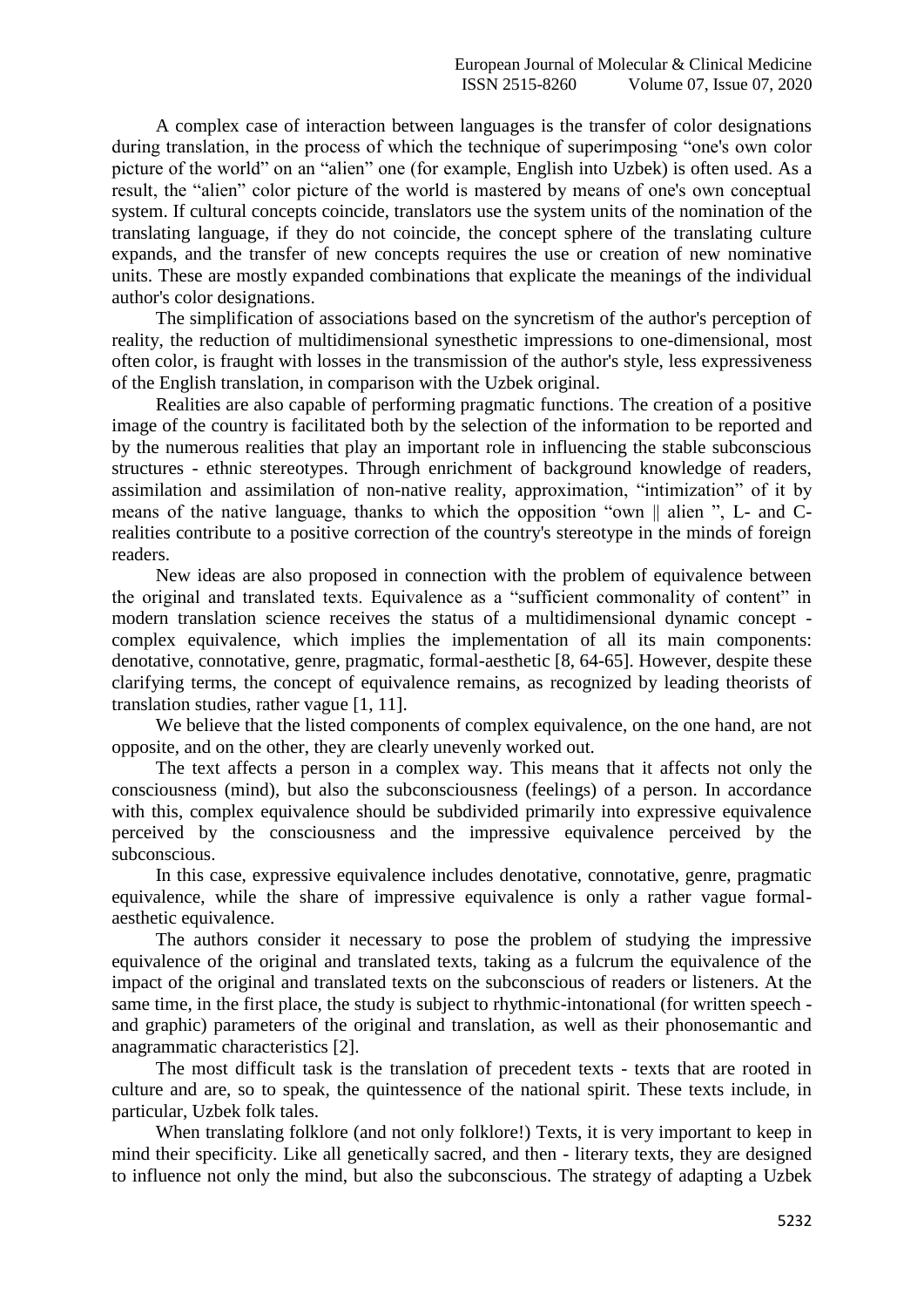fairy tale during translation should also be aimed at conveying its suggestive elements, which is far from easy, especially when translated into English.

As a result, the rhythm of the original in the translation is disrupted (and sometimes destroyed), and in the absence of impressive equivalence, reading the translation does not give the bilingual English reader such pleasure as reading the original.

The process of adaptation of folklore texts during translation is equally sociocultural and linguistic, i.e. linguocultural, therefore, the search for ways to achieve impressive equivalence presupposes close cooperation of linguists with psycholinguists, psychologists and ethnographers. For each new scientific discipline, it is important to establish a range of problems related to its competence. Translation studies are no exception, one of the most important problems of which can be considered a national flavor. The translator is always faced with a dilemma: to give preference to the universal or to emphasize the nationally specific. The other extreme - the oversaturation of the text with exoticisms and transcribed words - leads to the opacity of the text, turning it into one big sign of foreign culture. And again, translation does not fulfill its mission, not bringing together, but distancing, opposing cultures to each other.

The problem of national color is complex and multifaceted. The key to its successful solution is not so much scrupulous reproduction of the objective world (which is also important), but penetration into the specifics of the worldview, into the subconscious depths of the national psychotype.

Another large-scale problem that seems to the authors extremely urgent is the rational interpretation of meaning in translation.

The meaning, which is the object of translation, requires for its interpretation an appeal to knowledge about the world. At the same time, in addition to intuition, the translator can also turn to reason for help. The very appeal to extralinguistic knowledge can be linguistically substantiated and to a large extent formalized. Through the explication of these presuppositions and the rational interpretation of meaning, one can move from the linguistic units of the content plane (signified) to its speech units - the actual meanings. The proposed approach allows not only to consciously carry out the interpretation and identification of the meaning of the statement. It allows not to oppose language and speech, signified and meaning, but to move from one to another through the explication of the mechanism of their interaction.

The rational interpretation of meaning opens the door for translation studies into the computer age, turning the dream of interpretive computer translation into a practical task of today.

Another serious problem of translation studies is "a word in a foreign language environment", the complexity of which increases many times over when translating - in particular - from the surrounding language into the word's "native language". This problem is related to the practically unexplored topic of choosing a language strategy for a bilingual.

The authors also consider it necessary to pose the problem of compensation as the central category of translation studies, which makes it possible to provide an expressive and impressive equivalence of the original and translated texts. In accordance with the proposed by F. de Saussure and the distinction between external and internal linguistics adopted by modern linguistics, we can talk about external linguistic and intra-linguistic (for example, inter-level) compensation.

The category of compensation allows you to link together and present as a whole the most important problems, concepts and categories of translation studies. Despite many serious obstacles on the way to a full-fledged translation, it is being carried out on an ever larger scale. This paradox can be explained by the ability of languages and cultures to compensate for the inadequacy of one of their spheres at the expense of others. Compensation